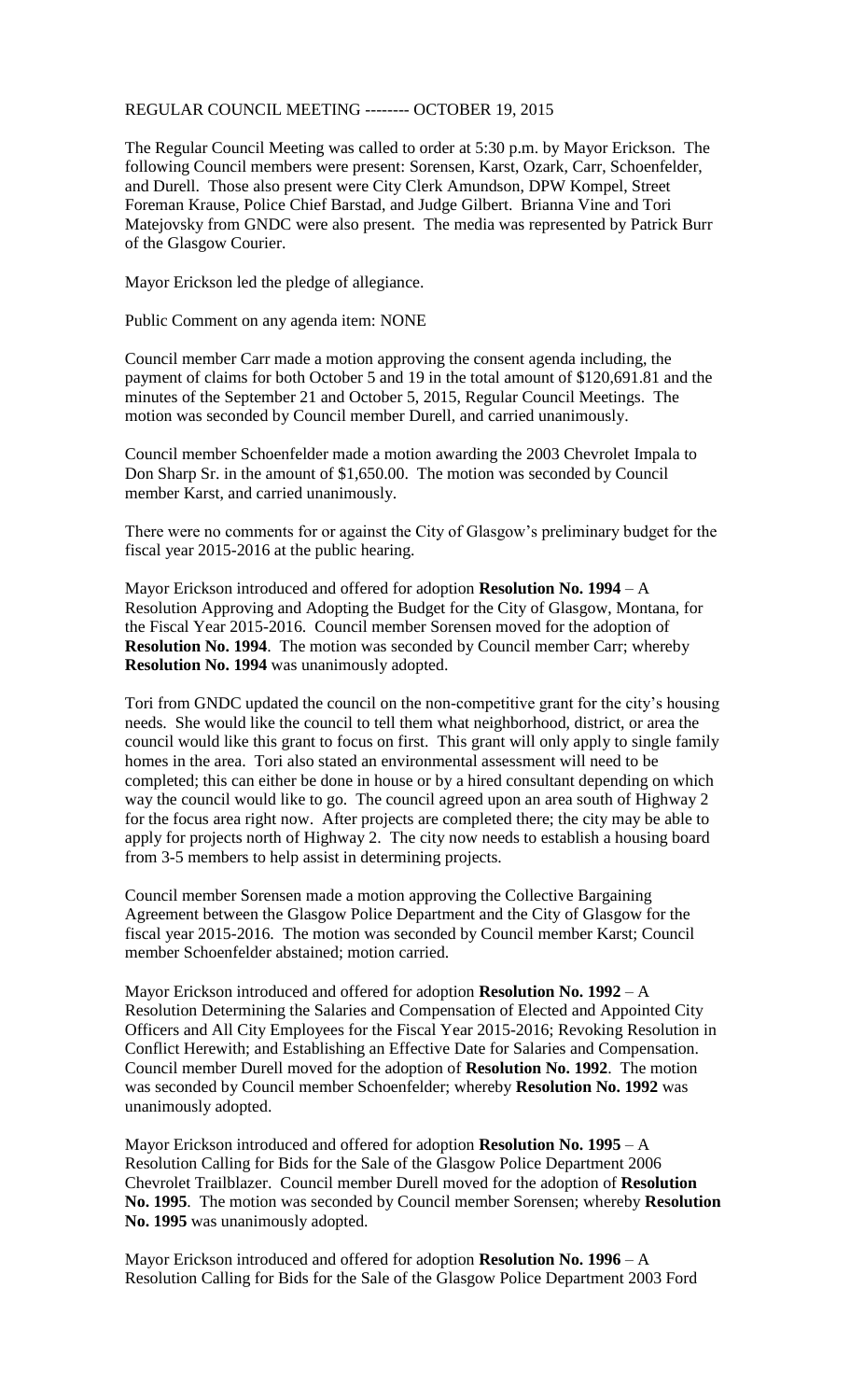Crown Victoria. Council member Sorensen moved for the adoption of **Resolution No. 1996**. The motion was seconded by Council member Schoenfelder; whereby **Resolution No. 1996** was unanimously adopted.

Mayor Erickson introduced and offered for adoption  $1<sup>st</sup>$  reading of **Ordinance No. 954** – An Ordinance of the City Council of Glasgow, Montana, Amending Section 7A-8 of the City Code by Imposing a Charge for the Cost of Installing a Vault at the City Cemetery. Council member Durell made a motion to adopt **Ordinance No. 954** for first reading. The motion was seconded by Council member Schoenfelder; whereby **Ordinance No. 954** was unanimously adopted for first reading. Second reading of **Ordinance No. 954** will be November 2, 2015.

Mayor Erickson introduced and offered for adoption **Resolution No. 1997** – A Resolution Establishing Budgetary Authority in the Victim Assistant Program Grant Fund for the Receipt and Expenditure of Monies Received from the Montana Board of Crime Control. Council member Karst moved for the adoption of **Resolution No. 1997**. The motion was seconded by Council member Sorensen; whereby **Resolution No. 1997** was unanimously adopted.

Mayor Erickson introduced and offered for adoption **Resolution No. 1998** – A Resolution Establishing Budgetary Authority in the Drug Court Fund for the Receipt and Expenditure of Monies Received from the Department of Justice. Council member Sorensen moved for the adoption of **Resolution No. 1998**. The motion was seconded by Council member Schoenfelder; whereby **Resolution No. 1998** was unanimously adopted.

## Old Business:

-Levee Safety Committee Report – Mayor Erickson reported that the Levee Committee met on Thursday October  $15<sup>th</sup>$  to review the \$17.5 million dollar request for the Resiliency Grant from CDBG. They will be submitting the fourth  $(4<sup>th</sup>)$  version of the SWIF Plan after meeting with the Silver Jackets in early November. Their next meeting on November 4, 2015 at 2:00 p.m. will be to gather information for the public meeting at the Cottonwood Inn that evening from 6:30 p.m. to 8:30 p.m. There will also be a meeting at FMDH on November  $5<sup>th</sup>$  from 8:30 a.m. to 4:00 p.m.

- Update on GNDC noncompetitive grant – Brianna and Tori reported on this earlier in the meeting.

-Renovations on the T-33 Airplane – Still on hold

-Valley Court – Mayor Erickson said that there is a meeting on Tuesday October 20, at 5:30 p.m. in the Council Chambers.

## Department Head Reports:

Police Chief Barstad said that the Montana Board of Crime Control will be in Glasgow tomorrow to conduct an audit on the Victim Witness Advocate grant and the Misdemeanor Probation Grant.

Street Foreman Krause said his department was working on crack sealing 3<sup>rd</sup> Avenue North; Dan Miller has been helping, and there is progress at Candy Cane Park. After the crack sealing is completed, they will work on attaching the slides to the playground equipment.

Judge Gilbert told the council that there will be two (2) positions open since the city received the Drug Court Grant; one will be a Drug Court Coordinator and the other a probationary officer. Both positions will be part time and work approximately 24 hours per week.

DPW Kompel updated the council on the meeting he went to for GNDC and how much they have helped out Valley County and the City of Glasgow with grants they have written.

Committee Reports: There will be a Water Committee Meeting on November 2 at noon in the council chambers; a personnel meeting on Thursday October 29, 2015 at noon in the council chambers; the ordinance committee meeting set for Thursday October 22 has been cancelled; no report from Grant Committee. Council member Karst stated that he has not received a copy of an agreement for indigent burials from the mortuary at this time.